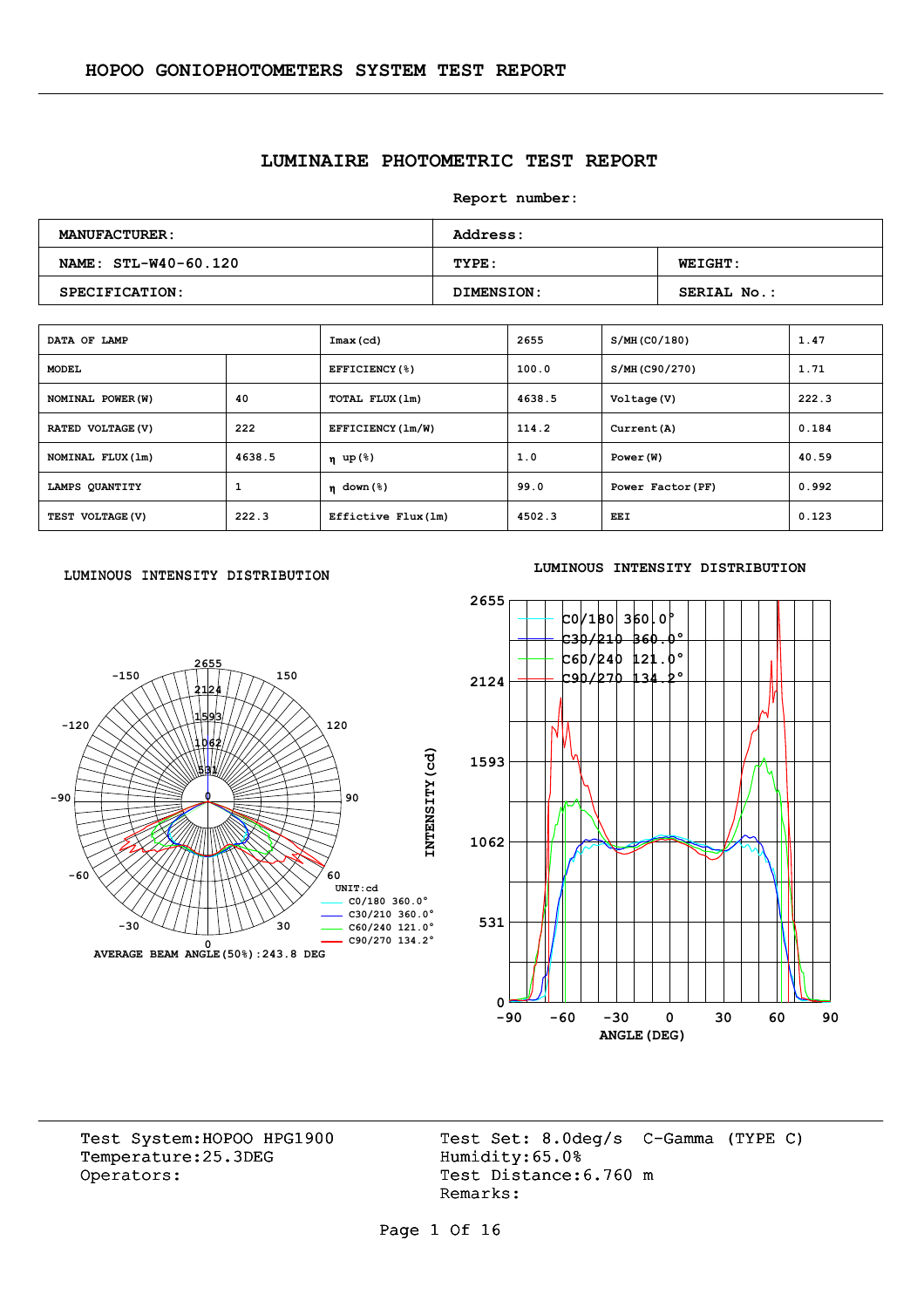# **Color Temperature Data List**

**Report number:** 

| <b>MANUFACTURER:</b>    | <b>Address:</b> |                    |  |  |  |  |
|-------------------------|-----------------|--------------------|--|--|--|--|
| STL-W40-60.120<br>NAME: | TYPE:           | <b>WEIGHT:</b>     |  |  |  |  |
| <b>SPECIFICATION:</b>   | DIMENSION:      | <b>SERIAL No.:</b> |  |  |  |  |

Temperature:25.3DEG Operators: Test Distance: 6.760 m

Test System:HOPOO HPG1900 Test Set: 8.0deg/s C-Gamma (TYPE C)<br>Temperature:25.3DEG Humidity:65.0% Remarks:

Page 2 Of 16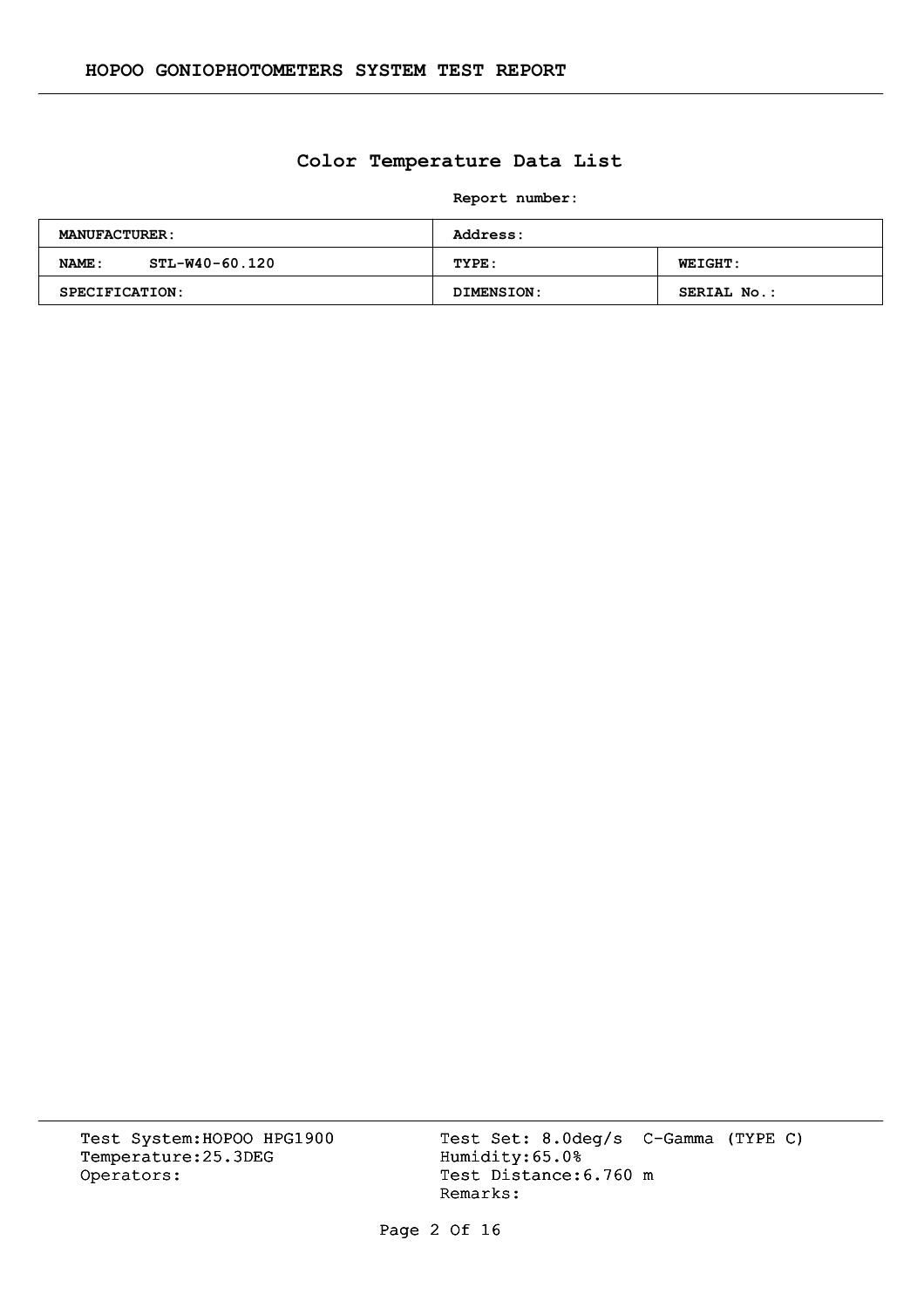#### **AVERAGE AND CENTER E Figure**

**Report number:** 

| <b>MANUFACTURER:</b>     | Address:   |                    |  |  |  |
|--------------------------|------------|--------------------|--|--|--|
| STL-W40-60.120<br>NAME : | TYPE:      | <b>WEIGHT:</b>     |  |  |  |
| SPECIFICATION:           | DIMENSION: | <b>SERIAL No.:</b> |  |  |  |



Angle:49.8deg

Temperature:25.3DEG Operators: Test Distance: 6.760 m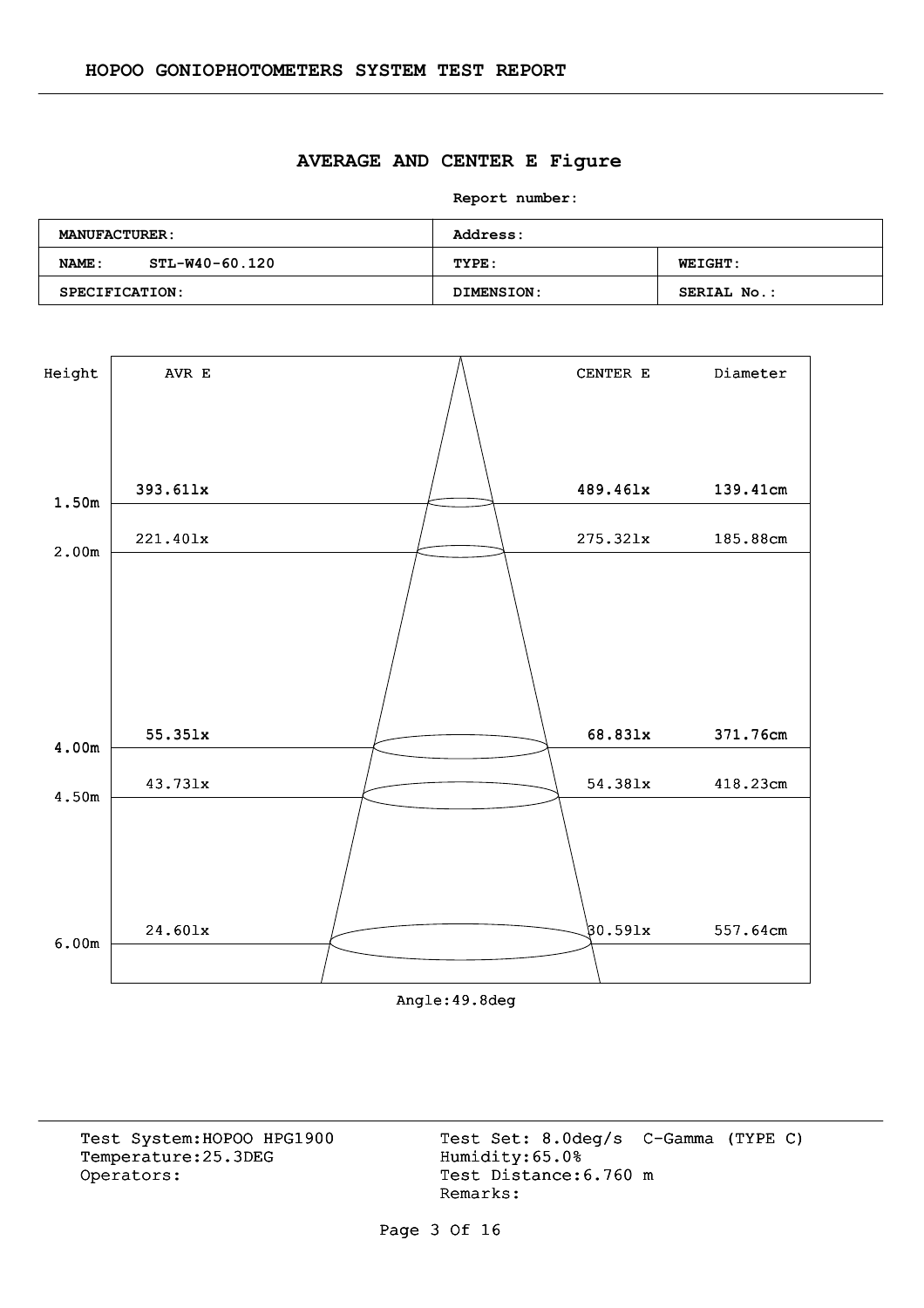# **ZONAL FLUX DIAGRAM**

#### **Report number:**

| <b>MANUFACTURER:</b> | <b>Address:</b>   |                    |  |  |  |  |  |
|----------------------|-------------------|--------------------|--|--|--|--|--|
| NAME: STL-W40-60.120 | TYPE:             | <b>WEIGHT:</b>     |  |  |  |  |  |
| SPECIFICATION:       | <b>DIMENSION:</b> | <b>SERIAL No.:</b> |  |  |  |  |  |

| γ     | CO.   | C45   | C90   | C <sub>135</sub> | C180                  | C <sub>225</sub> | C <sub>270</sub> | C315  | γ           | zbne     | total |
|-------|-------|-------|-------|------------------|-----------------------|------------------|------------------|-------|-------------|----------|-------|
| 5.0   | 1105  | 1084  | 1078  | 1057             | 1094                  | 1072             | 1059             | 1057  | $0 - 5$     | 25.73    | 25.73 |
| 10.0  | 1082  | 1070  | 1055  | 1044             | 1076                  | 1050             | 1035             | 1038  | $5 - 10$    | 76.15    | 101.8 |
| 15.0  | 1070  | 1054  | 1029  | 1022             | 1050                  | 1031             | 998.4            | 1013  | $10 - 15$   | 123.7    | 225.6 |
| 20.0  | 1054  | 1029  | 999.6 | 1006             | 1037                  | 1013             | 968.9            | 986.5 | $15 - 20$   | 167.9    | 393.6 |
| 25.0  | 1024  | 1022  | 980.9 | 991.7            | 1009                  | 999.1            | 945.9            | 981.8 | $20 - 25$   | 210.6    | 604.2 |
| 30.0  | 1010  | 1022  | 996.7 | 996.7            | 995.0                 | 1007             | 999.5            | 980.2 | $25 - 30$   | 252.1    | 856.4 |
| 35.0  | 1046  | 1045  | 1087  | 1024             | 1023                  | 1052             | 1170             | 1041  | $30 - 35$   | 301.6    | 1158  |
| 40.0  | 1038  | 1105  | 1211  | 1082             | 1043                  | 1157             | 1480             | 1137  | $35 - 40$   | 366.7    | 1525  |
| 45.0  | 1016  | 1151  | 1399  | 1160             | 1021                  | 1242             | 1715             | 1273  | $40 - 45$   | 441.7    | 1967  |
| 50.0  | 980.0 | 1160  | 1517  | 1204             | 971.7                 | 1305             | 1848             | 1321  | $45 - 50$   | 509.9    | 2476  |
| 55.0  | 949.1 | 1126  | 1633  | 1179             | 927.7                 | 1236             | 1882             | 1264  | $50 - 55$   | 556.0    | 3033  |
| 60.0  | 751.7 | 1024  | 1766  | 1076             | 766.2                 | 1056             | 2055             | 1080  | $55 - 60$   | 567.6    | 3600  |
| 65.0  | 408.4 | 770.2 | 1810  | 883.9            | 389.8                 | 732.4            | 1692             | 846.8 | $60 - 65$   | 515.7    | 4116  |
| 70.0  | 42.28 | 396.7 | 718.8 | 493.4            | 81.65                 | 271.3            | 525.3            | 357.4 | $65 - 70$   | 312.8    | 4429  |
| 75.0  | 15.93 | 157.1 | 247.8 | 220.7            | 12.00                 | 107.1            | 28.80            | 117.6 | $70 - 75$   | 118.0    | 4547  |
| 80.0  | 22.91 | 25.25 | 16.76 | 26.01            | 17.32                 | 17.46            | 10.64            | 20.19 | $75 - 80$   | 31.97    | 4579  |
| 85.0  | 6.266 | 15.79 | 14.45 | 16.42            | 3.812                 | 12.40            | 7.172            | 15.30 | $80 - 85$   | 8.753    | 4588  |
| 90.0  | 4.530 | 11.57 | 9.475 | 11.66            | 2.000                 | 8.210            | 6.984            | 9.947 | $85 - 90$   | 6.179    | 4594  |
| 95.0  | 4.001 | 5.606 | 6.002 | 5.624            | 2.416                 | 4.624            | 7.097            | 5.247 | $90 - 95$   | 3.547    | 4597  |
| 100.0 | 4.341 | 4,700 | 5.889 | 5.020            | 2.944                 | 4.662            | 6.719            | 4.964 | $95 - 100$  | 2.647    | 4600  |
| 105.0 | 4.794 | 5.473 | 7.135 | 5.964            | 3.661                 | 5.190            | 7.701            | 5.304 | $100 - 105$ | 2.774    | 4603  |
| 110.0 | 5.473 | 6.304 | 9.211 | 6.738            | 4.454                 | 5.832            | 8.343            | 6.002 | $105 - 110$ | 3.138    | 4606  |
| 115.0 | 6.115 | 6.927 | 8.607 | 7.097            | 5.020                 | 6.323            | 8.607            | 6.474 | $110 - 115$ | 3.356    | 4609  |
| 120.0 | 6.606 | 7.342 | 8.833 | 7.474            | 5.624                 | 6.757            | 8.796            | 6.776 | $115 - 120$ | 3.411    | 4613  |
| 125.0 | 6.984 | 7.606 | 9.022 | 7.757            | 6.077                 | 7.531            | 8.984            | 7.380 | $120 - 125$ | 3.426    | 4616  |
| 130.0 | 7.361 | 7.927 | 9.098 | 7.908            | 6.682                 | 7.663            | 9.173            | 7.795 | 125-130     | 3.380    | 4620  |
| 135.0 | 7.814 | 8.229 | 9.249 | 8.097            | 7.059                 | 7.946            | 9.286            | 8.022 | 130-135     | 3.244    | 4623  |
| 140.0 | 8.041 | 8.418 | 9.400 | 8.361            | 7.625                 | 8.286            | 9.551            | 8.286 | 135-140     | 3.076    | 4626  |
| 145.0 | 8.267 | 8.626 | 9.249 | 8.512            | 8.003                 | 8.494            | 9.551            | 8.418 | $140 - 145$ | 2.843    | 4629  |
| 150.0 | 8.645 | 8.607 | 8.984 | 8.512            | 8.418                 | 8.569            | 9.362            | 8.437 | 145-150     | 2.536    | 4631  |
| 155.0 | 8.833 | 8.739 | 8.833 | 8.475            | 8.607                 | 8.663            | 9.060            | 8.512 | $150 - 155$ | 2.188    | 4633  |
| 160.0 | 8.947 | 8.607 | 8.645 | 8.531            | 8.796                 | 8.682            | 8.984            | 8.569 | $155 - 160$ | 1,820    | 4635  |
| 165.0 | 9.286 | 8.701 | 8.682 | 8.550            | 8.833                 | 8.777            | 8.984            | 8.550 | $160 - 165$ | 1.435    | 4637  |
| 170.0 | 9.249 | 8.663 | 8.531 | 8.437            | 8.871                 | 8.607            | 8.607            | 8.512 | 165-170     | 1.033    | 4638  |
| 175.0 | 9.098 | 8.475 | 8.418 | 8.286            | 8.758                 | 8.437            | 8.569            | 8.324 | $170 - 175$ | 0.614    | 4638  |
| 180.0 | 8.947 | 8.437 | 8.343 | 8.286            | 8.909                 | 8.418            | 8.607            | 8.192 | $175 - 180$ | 0.202    | 4639  |
| DEG   |       |       |       |                  | LUMINOUS INTENSITY:cd |                  |                  |       |             | UNIT: 1m |       |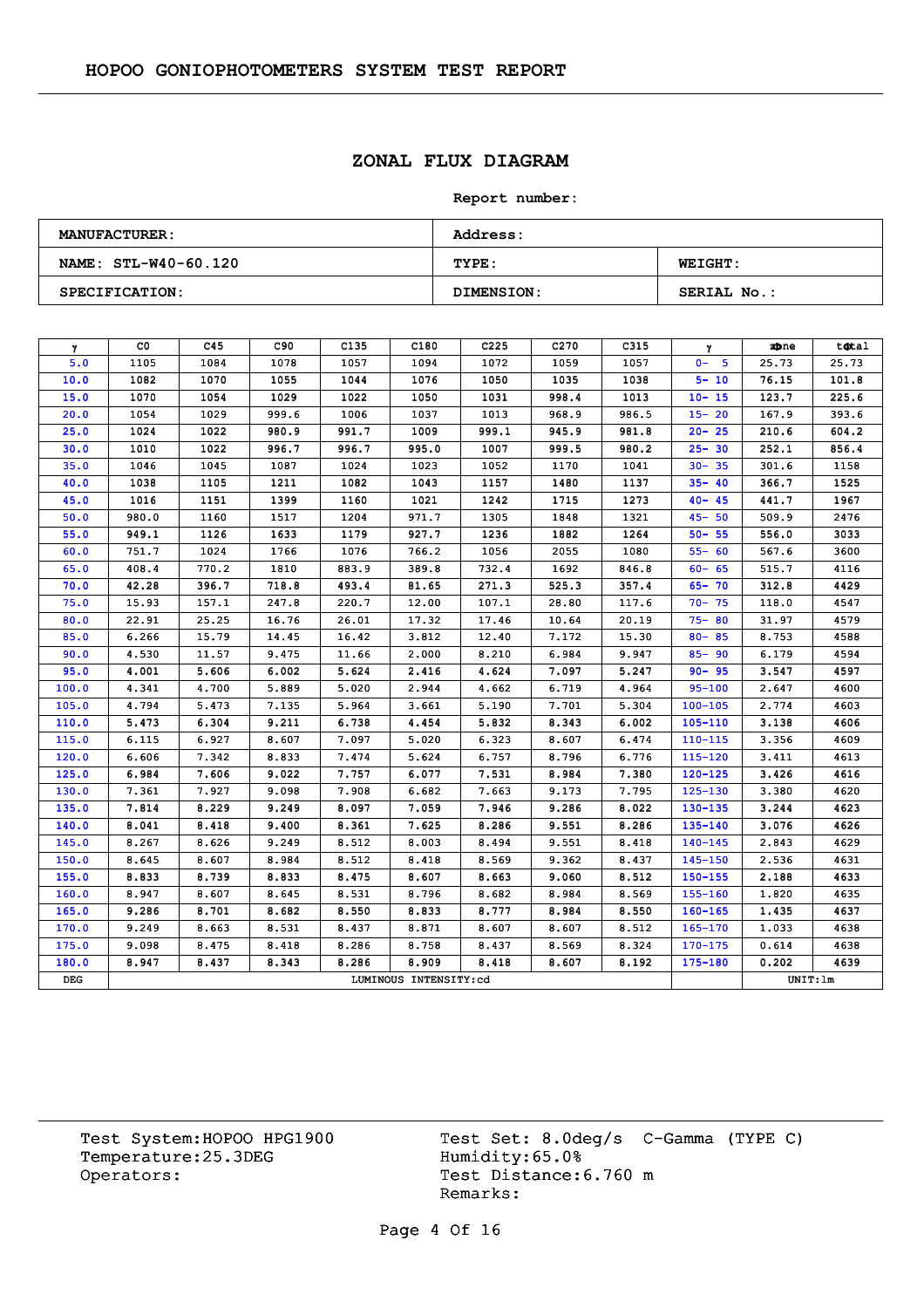#### **LUMINANCE LIMITATION CURVES**

**Report number:** 

| <b>MANUFACTURER:</b>  | <b>Address:</b> |                    |  |  |  |  |  |
|-----------------------|-----------------|--------------------|--|--|--|--|--|
| NAME: STL-W40-60.120  | TYPE:           | <b>WEIGHT:</b>     |  |  |  |  |  |
| <b>SPECIFICATION:</b> | DIMENSION:      | <b>SERIAL No.:</b> |  |  |  |  |  |



#### LUMINANCE cd/(m2)

| G (DEG) | CO/180 | C90/270 |  |  |  |  |
|---------|--------|---------|--|--|--|--|
| 85      | 719    | 1659    |  |  |  |  |
| 80      | 1320   | 965     |  |  |  |  |
| 75      | 616    | 9576    |  |  |  |  |
| 70      | 1236   | 21018   |  |  |  |  |
| 65      | 9665   | 42827   |  |  |  |  |
| 60      | 15035  | 35324   |  |  |  |  |
| 55      | 16549  | 28462   |  |  |  |  |
| 50      | 15247  | 23599   |  |  |  |  |
| 45      | 14371  | 19778   |  |  |  |  |

Temperature:25.3DEG Operators: Test Distance: 6.760 m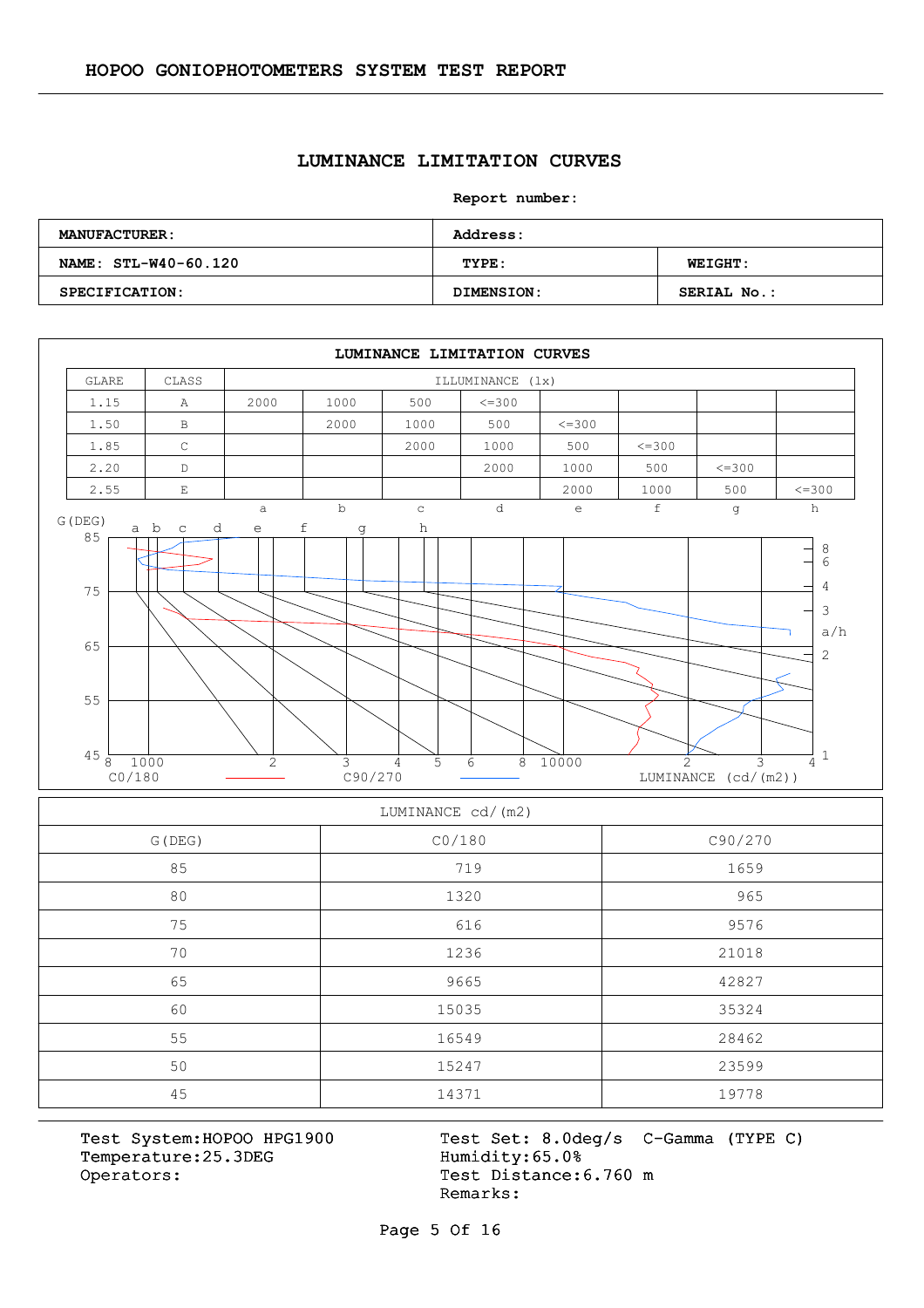# **ISOCANDELA DIAGRAM**

**Report number:** 

| <b>MANUFACTURER:</b> | <b>Address:</b> |                |  |  |  |  |  |
|----------------------|-----------------|----------------|--|--|--|--|--|
| NAME: STL-W40-60.120 | TYPE:           | <b>WEIGHT:</b> |  |  |  |  |  |
| SPECIFICATION:       | DIMENSION:      | SERIAL No.:    |  |  |  |  |  |



Temperature:25.3DEG Operators: Test Distance: 6.760 m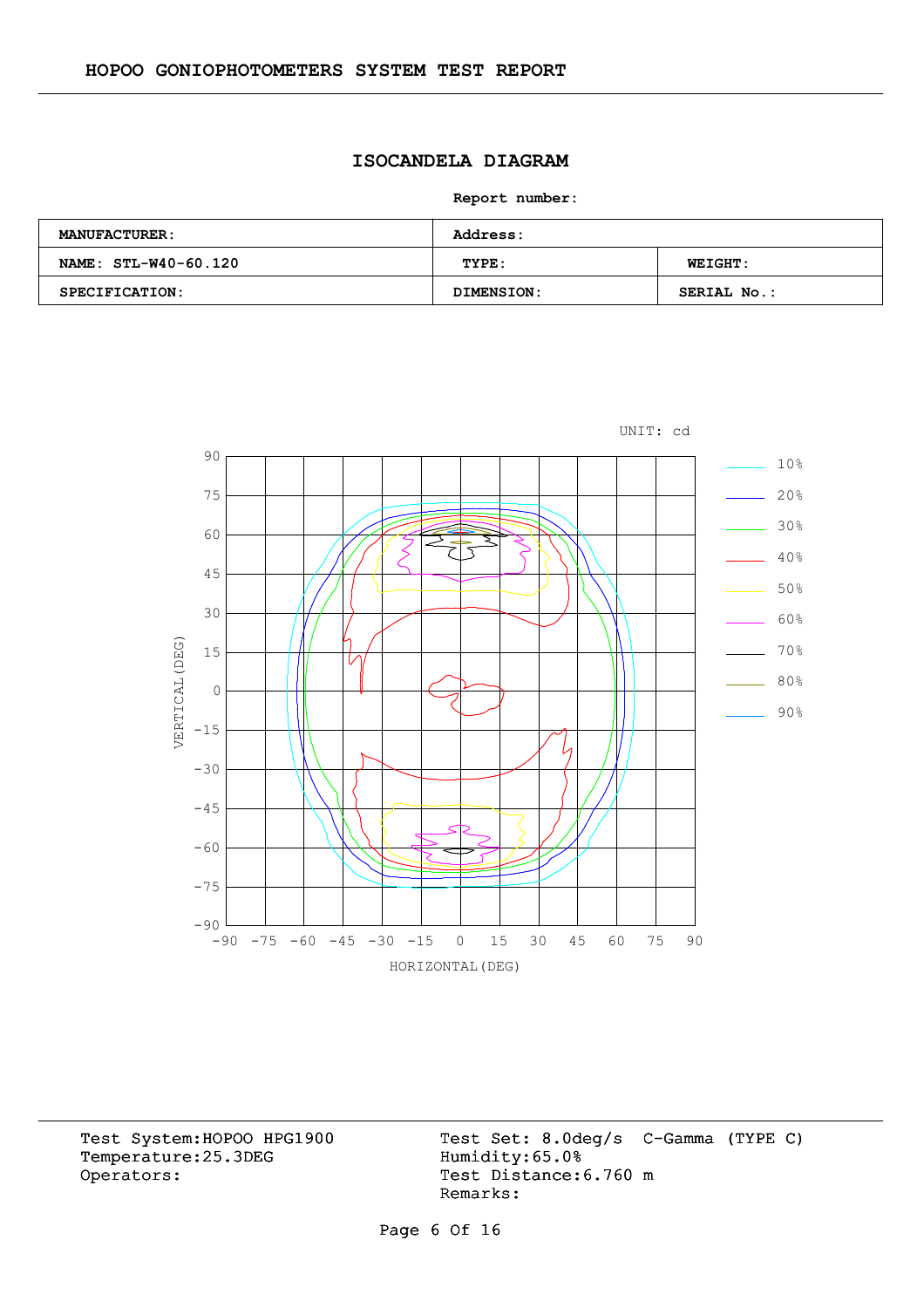# **ISOLUX DIAGRAM**

**Report number:** 

| <b>MANUFACTURER:</b>  | <b>Address:</b> |                    |  |  |  |  |  |
|-----------------------|-----------------|--------------------|--|--|--|--|--|
| NAME: STL-W40-60.120  | TYPE:           | <b>WEIGHT:</b>     |  |  |  |  |  |
| <b>SPECIFICATION:</b> | DIMENSION:      | <b>SERIAL No.:</b> |  |  |  |  |  |



Temperature:25.3DEG Operators: Test Distance: 6.760 m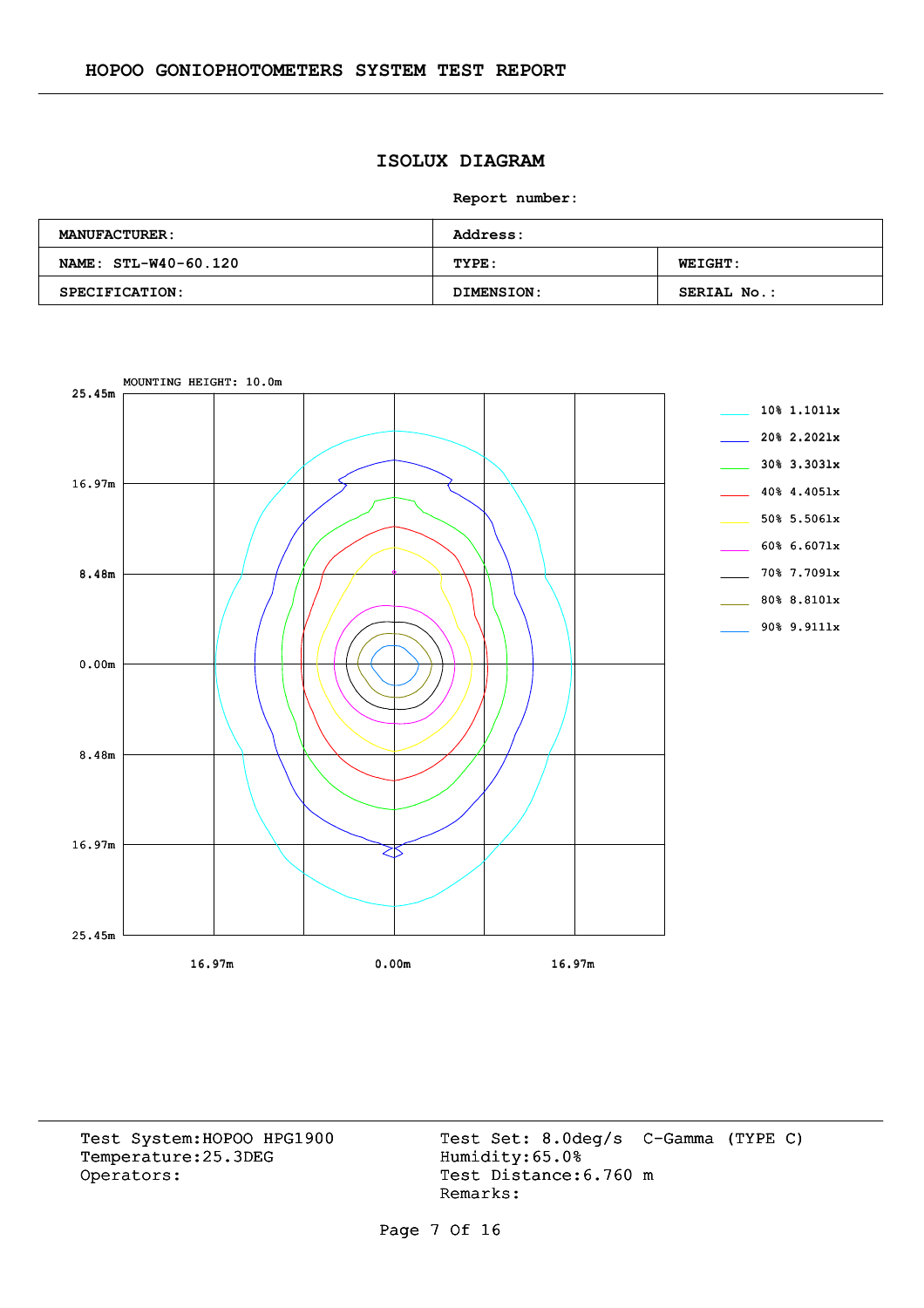# **AREA LUMINOUS FLUX**

**Report number:** 

| <b>MANUFACTURER:</b> | <b>Address:</b> |                    |  |  |  |  |  |
|----------------------|-----------------|--------------------|--|--|--|--|--|
| NAME: STL-W40-60.120 | TYPE:           | <b>WEIGHT:</b>     |  |  |  |  |  |
| SPECIFICATION:       | DIMENSION:      | <b>SERIAL No.:</b> |  |  |  |  |  |

| 90             | AREA FLUX DIAGRAM |       |      |      |              |       |       |      |                  |      |      |      | UNIT:lm |      | $\Phi$ <sub>t</sub> | $\Phi$ a |      |      |      |      |
|----------------|-------------------|-------|------|------|--------------|-------|-------|------|------------------|------|------|------|---------|------|---------------------|----------|------|------|------|------|
| 80             | 0.01              | 0.04  | 0.10 | 0.18 | 0.25         | 0.32  | 0.34  | 0.31 | 0.27             | 0.28 | 0.36 | 0.41 | 0.39    | 0.31 | 0.23                | 0.14     | 0.06 | 0.02 | 4.01 | 0.00 |
| 70             | 0.01              | 0.05  | 0.15 | 0.28 | 0.51         | 1.50  | 2.91  | 3.72 | 4.05             | 4.36 | 4.50 | 3.87 | 2.11    | 0.70 | 0.32                | 0.18     | 0.08 | 0.02 | 29.3 | 12.1 |
| 60             | 0.01              | 0.08  | 0.22 | 0.56 | 3.27         | 10.7  | 21.8  | 33.6 | 44.4             | 45.3 | 36.4 | 26.1 | 13.4    | 4.14 | 0.67                | 0.25     | 0.10 | 0.02 | 242  | 233  |
| 50             | 0.01              | 0.11  | 0.25 | 1.67 | 10.7         | 25.7  | 39.9  | 50.4 | 57.2             | 57.7 | 51.9 | 42.4 | 28.0    | 11.9 | 1.83                | 0.26     | 0.14 | 0.02 | 381  | 376  |
| 40             | 0.01              | 0.13  | 0.56 | 5.41 | 17.7         | 31.1  | 41.1  | 46.0 | 49.7             | 50.1 | 47.0 | 41.9 | 31.6    | 17.9 | 5.38                | 0.56     | 0.14 | 0.02 | 387  | 383  |
|                | 0.02              | 0.13  | 1.68 | 10.2 | 20.8         | 30.1  | 34.1  | 35.1 | 35.8             | 35.8 | 35.4 | 34.6 | 29.7    | 20.3 | 10.2                | 1.61     | 0.14 | 0.02 | 336  | 333  |
| 30             | 0.02              | 0.14  | 3.16 | 13.7 | 22.2         | 27.3  | 29.0  | 29.6 | 29.5             | 29.2 | 29.1 | 28.5 | 26.4    | 21.7 | 13.6                | 3,11     | 0.16 | 0.03 | 307  | 305  |
|                | 0.02              | 0.16  | 4.43 | 15.4 | 22.4         | 26.1  | 27.7  | 29.7 | 30.5             | 30.2 | 29.1 | 27.2 | 25.5    | 22.0 | 15.4                | 4.50     | 0.18 | 0.03 | 311  | 309  |
|                | 0.02              | 0.19  | 5.17 | 16.0 | 22.1         | 25.6  | 27.8  | 30.6 | 32.2             | 31.9 | 30.4 | 27.9 | 25.6    | 22.0 | 16.0                | 5.33     | 0.19 | 0.03 | 320  | 318  |
| VERTICAL (DEG) | 0.02              | 0.21  | 5.21 | 16.0 | 22.0         | 25.5  | 27.7  | 30.2 | 32.0             | 32.6 | 31.0 | 28.2 | 25.8    | 22.1 | 16.1                | 5.41     | 0.20 | 0.03 | 321  | 319  |
|                | 0.02              | 0.19  | 4.58 | 15.4 | 22.0         | 25.5  | 27.4  | 29.4 | 30.9             | 31.3 | 30.2 | 28.0 | 26.1    | 22.3 | 15.6                | 4.76     | 0.20 | 0.03 | 315  | 313  |
|                | 0.02              | 0.15  | 3.43 | 13.7 | 21.7         | 26.2  | 28.1  | 29.3 | 30.0             | 30.3 | 30.1 | 28.9 | 26.8    | 22.0 | 14.2                | 3.51     | 0.17 | 0.03 | 309  | 307  |
| $-30$          | 0.02              | 0.14  | 2.05 | 10.5 | 20.3         | 28.1  | 31.5  | 32.3 | 32.9             | 33.1 | 32.6 | 31.6 | 27.9    | 20.7 | 11.3                | 2.04     | 0.14 | 0.02 | 318  | 315  |
| $-40$          | 0.02              | 0.13  | 0.93 | 6.18 | 18.0         | 29.5  | 36.6  | 39.6 | 41.0             | 40.7 | 38.5 | 34.8 | 28.2    | 18.3 | 6.64                | 0.90     | 0.13 | 0.02 | 341  | 336  |
| $-50$          | 0.01              | 0.12  | 0.30 | 2.87 | 13.3         | 27.7  | 39.3  | 45.5 | 49.4             | 48.6 | 43.1 | 35.5 | 25.3    | 12.3 | 2,77                | 0.28     | 0.12 | 0.02 | 347  | 342  |
| $-60$          |                   |       |      |      |              |       |       |      |                  |      |      |      |         |      |                     |          |      |      |      |      |
| $-70$          | 0.01              | 0.09  | 0.23 | 1.02 | 6.38         | 17.2  | 29.8  | 38.9 | 46.1             | 44.9 | 35.4 | 24.6 | 13.5    | 4.94 | 0.78                | 0.21     | 0.09 | 0.02 | 265  | 258  |
| $-80$          | 0.01              | 0.07  | 0.17 | 0.37 | 1.39         | 4.31  | 7.74  | 8.87 | 8.89             | 8.31 | 7.28 | 5.58 | 2.94    | 0.96 | 0.29                | 0.14     | 0.06 | 0.02 | 57.4 | 40.0 |
| $-90$          | 0.01              | 0.05  | 0.14 | 0.23 | 0.33         | 0.45  | 0.53  | 0.53 | 0.49             | 0.49 | 0.54 | 0.55 | 0.46    | 0.32 | 0.21                | 0.12     | 0.06 | 0.02 | 5.52 | 0.00 |
| -90            | -80               | $-70$ |      | -60  | -50<br>$-40$ | $-30$ | $-20$ |      | HORIZONTAL (DEG) |      |      | 20   | 30      | 40   | 50<br>60            | 70       |      | 80   | 90   |      |
| Φt             | 0.29              | 2.18  | 32.8 | 130  | 246          | 364   | 454   | 514  | 556              | 556  | 514  | 451  | 360     | 245  | 132                 | 33.3     | 2.34 | 0.41 | 4639 |      |
| $\Phi$ a       | 0.00              | 0.00  | 21.7 | 122  | 238          | 358   | 449   | 510  | 552              | 552  | 509  | 446  | 354     | 238  | 124                 | 23.9     | 0.00 | 0.00 |      | 4502 |

Temperature:25.3DEG Operators: Test Distance: 6.760 m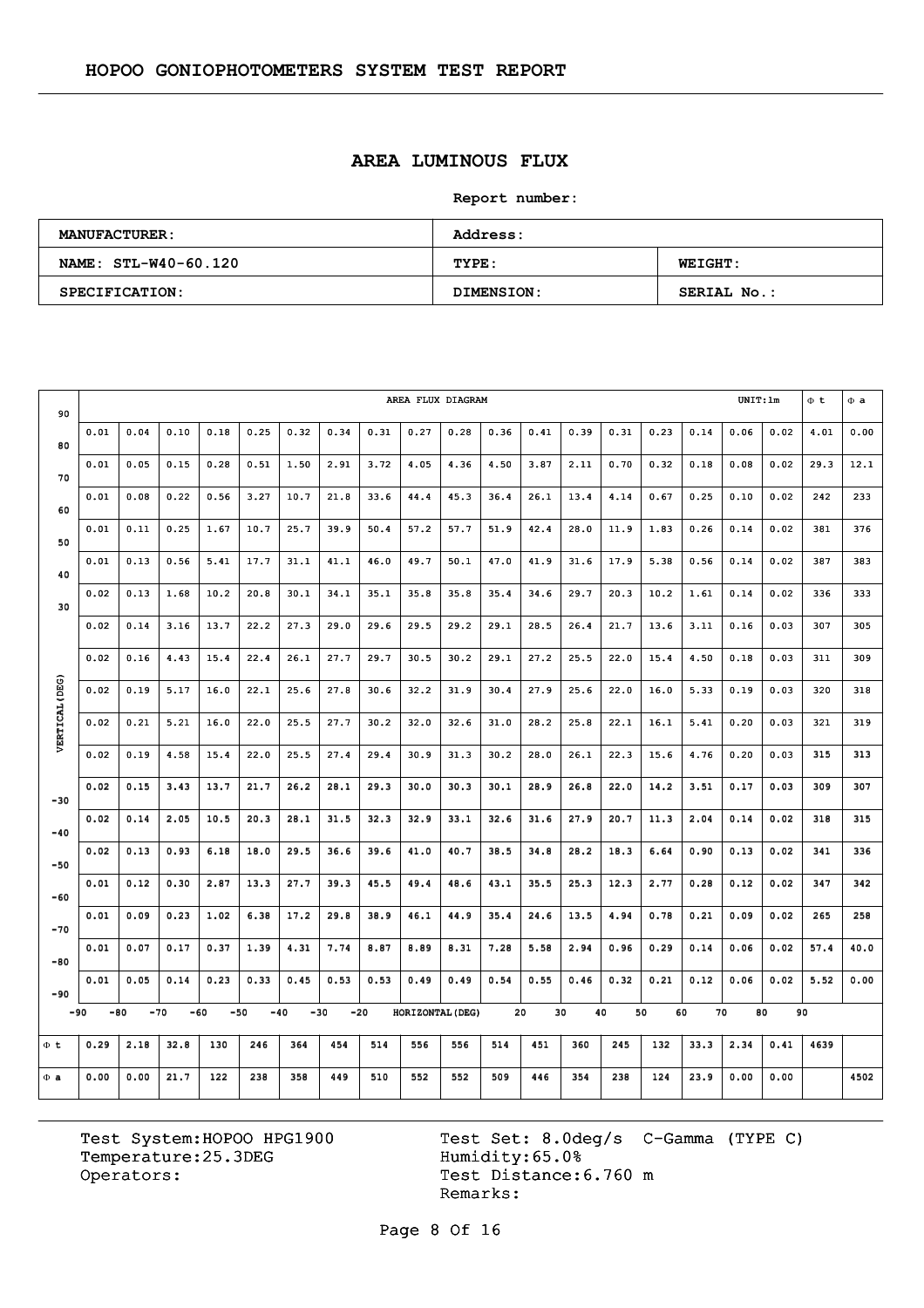#### **CU AND LUMINAIRE BUDGETARY ESTIMATE DIAGRAM**

**Report number: NAME: STL-W40-60.120 TYPE: WEIGHT:** SPECIFICATION: DIMENSION: SERIAL No.: **MANUFACTURER:** Address: ρcc w ρ ρfc RCR RCR:Room Cavity Ratio Coefficients of Utilization (CU) 80% 50% 30% 50% 30% 10% 20% 70% 50% 30% 50% 30% 10% 20% 50% 50% 30% 50% 30% 10% 20% 30% 50% 30% 50% 30% 10% 20% 10% 50% 30% 50% 30% 10% 20% 0  $\mathbf{0}$ 0 0.0 1.0 2.0 3.0 4.0 5.0 6.0 7.0 8.0 9.0 10.0 1.19 1.04 .90 .77 .67 .59 .52 .47 .42 .38 .35 1.19 .00 .83 .69 .58 .49 .43 .37 .33 .30 .27 1.19 .96 .77 .62 .51 .42 .36 .31 .27 .24 .21 1.16 1.02 .88 .76 .66 .58 .51 .46 .41 .38 .34 1.16 .98 .81 .68 .57 .49 .42 .37 .33 .29 .26 1.16 .94 .76 .61 .50 .42 .36 .31 .27 .24 .21 1.11 .97 .84 .73 .63 .56 .49 .44 .40 .36 .33 1.11 .94 .78 .66 .56 .48 .41 .36 .32 .29 .26 1.11 .91 .74 .60 .50 .42 .35 .30 .26 .23 .21 1.06 .93 .80 .70 .61 .53 .47 .43 .39 .35 .32 1.06 .91 .76 .64 .54 .46 .40 .35 .31 .28 .25 1.06 .88 .72 .59 .49 .41 .35 .30 .26 .23 .21 1.01 .89 .77 .67 .58 .51 .46 .41 .37 .34 .31 1.01 .87 .74 .62 .53 .45 .39 .35 .31 .28 .25 1.01 .85 .70 .58 .48 .40 .34 .30 .26  $.23$ .20 .99 .83 .68 .55 .46 .38 .32 .28 .24 .21 .19 3 4 5 6 7 8 9 10 20 30 40 50 LAMPS **LAMPS LIMINAIRE BUDGETARY DIAGRAM** 6 H=7 5 6 น่⇒7 CONDITIONS FLUX 5000lm FLUX 5000lm FACTOR 0.70 Hdown 0.00m Hdown 0.00m Hwork 0.00m Hwork 0.00m Ework(AVE)  $\vert$  1001x  $\rho(\%)$  | cc | w | fc  $70 \mid 50 \mid 30$  $50 \mid 30 \mid 20$ 

Temperature: 25.3DEG Humidity: 65.0% Operators: Test Distance: 6.760 m

 $5/14$ 

4

Test System:HOPOO HPG1900 Test Set: 8.0deg/s C-Gamma (TYPE C) Remarks:

AREA(m2)  $210$  20 30 40 50 70 100 200 300 500 700 1k 2k 3k 4k 5k 7k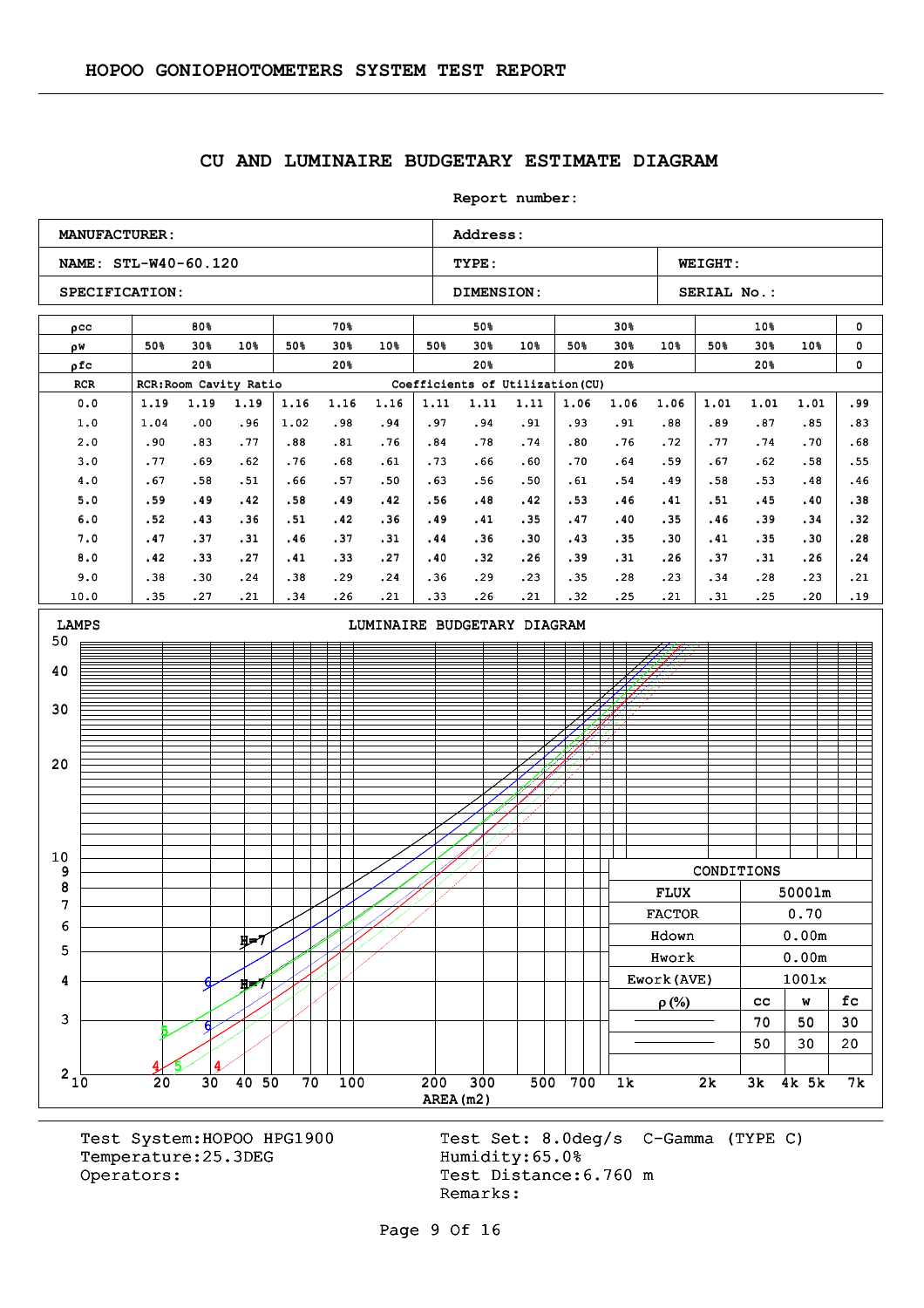### **WEC AND CCEC**

**Report number:** 

| <b>MANUFACTURER:</b> | <b>Address:</b>   |                    |  |  |  |  |  |
|----------------------|-------------------|--------------------|--|--|--|--|--|
| NAME: STL-W40-60.120 | TYPE:             | <b>WEIGHT:</b>     |  |  |  |  |  |
| SPECIFICATION:       | <b>DIMENSION:</b> | <b>SERIAL No.:</b> |  |  |  |  |  |

| $_{\text{O}}$ CC |                        | 80%  |      |      | 70왕  |      |      | 50%                             |                 |      | 30%      |      |      | 10 <sub>8</sub> |      | 0        |
|------------------|------------------------|------|------|------|------|------|------|---------------------------------|-----------------|------|----------|------|------|-----------------|------|----------|
| οW               | 50%                    | 30%  | 10%  | 50%  | 30%  | 10%  | 50%  | 30%                             | 10 <sub>8</sub> | 50%  | 30%      | 10%  | 50%  | 30 <sub>8</sub> | 10%  | $\Omega$ |
| ρfc              |                        | 20%  |      |      | 20%  |      |      | 20%                             |                 |      | 20%      |      |      | 20%             |      | $\Omega$ |
| <b>RCR</b>       | RCR: Room Cavity Ratio |      |      |      |      |      |      | Wall Exitance Coeffcients (WEC) |                 |      |          |      |      |                 |      |          |
| 0.0              |                        |      |      |      |      |      |      |                                 |                 |      |          |      |      |                 |      |          |
| 1.0              | .303                   | .172 | .055 | .295 | .168 | .054 | .282 | .162                            | .052            |      | .269.155 | .050 | .257 | .149            | .048 |          |
| 2.0              | .297                   | .163 | .050 | .291 | .160 | .049 | .279 | .155                            | .048            | .267 | .150     | .047 | .257 | .145            | .046 |          |
| 3.0              | .281                   | .150 | .045 | .275 | .147 | .044 | .264 | .143                            | .044            | .254 | .139     | .043 | .245 | .136            | .042 |          |
| 4.0              | .262                   | .136 | .040 | .257 | .135 | .040 | .247 | .131                            | .039            | .238 | .128     | .039 | .230 | .125            | .038 |          |
| 5.0              | .244                   | .124 | .036 | .239 | .123 | .036 | .230 | .120                            | .035            | .222 | .117     | .035 | .214 | .115            | .034 |          |
| 6.0              | .226                   | .113 | .032 | .222 | .112 | .032 | .214 | .110                            | .032            | .207 | .108     | .032 | .200 | .105            | .031 |          |
| 7.0              | .210                   | .104 | .029 | .207 | .103 | .029 | .200 | .101                            | .029            | .193 | .099     | .029 | .187 | .097            | .029 |          |
| 8.0              | .196                   | .096 | .027 | .193 | .095 | .027 | .187 | .093                            | .027            | .181 | .092     | .026 | .175 | .090            | .026 |          |
| 9.0              | .183                   | .089 | .025 | .180 | .088 | .025 | .175 | .086                            | .024            | .169 | .085     | .024 | .164 | .083            | .024 |          |
| 10.0             | .172                   | .083 | .023 | .169 | .082 | .023 | .164 | .080                            | .023            | .159 | .079     | .022 | .155 | .078            | .022 |          |

| $_{\text{pcc}}$ |      | 80%             |                        |      | 70%                                         |                 |      | 50%             |                 |      | 30%  |      |      | 10%             |                 | 0 |
|-----------------|------|-----------------|------------------------|------|---------------------------------------------|-----------------|------|-----------------|-----------------|------|------|------|------|-----------------|-----------------|---|
| ρW              | 50%  | 30%             | 10 <sub>8</sub>        | 50%  | 30%                                         | 10 <sub>8</sub> | 50%  | 30 <sub>8</sub> | 10 <sub>8</sub> | 50%  | 30%  | 10%  | 50%  | 30%             | 10 <sub>8</sub> | 0 |
| ρfc             |      | 20 <sub>8</sub> |                        |      | 20%                                         |                 |      | 20%             |                 |      | 20%  |      |      | 20 <sub>8</sub> |                 | 0 |
| <b>RCR</b>      |      |                 | RCR: Room Cavity Ratio |      | Ceiling Cavity Exitance Coefficients (CCEC) |                 |      |                 |                 |      |      |      |      |                 |                 |   |
| 0.0             | .198 | .198            | .198                   | .169 | .169                                        | .169            |      | .115.115        | .115            | .066 | .066 | .066 | .021 | .021            | .021            |   |
| 1.0             | .187 | .164            | .142                   | .160 | .140                                        | .122            | .110 | .097            | .085            | .063 | .056 | .049 | .020 | .018            | .016            |   |
| 2.0             | .180 | .139            | .105                   | .155 | .120                                        | .091            | .106 | .083            | .063            | .061 | .048 | .037 | .020 | .016            | .012            |   |
| 3.0             | .174 | .122            | .080                   | .149 | .105                                        | .070            | .102 | .073            | .049            | .059 | .043 | .029 | .019 | .014            | .009            |   |
| 4.0             | .168 | .109            | .064                   | .144 | .094                                        | .055            | .099 | .066            | .039            | .057 | .038 | .023 | .018 | .012            | .008            |   |
| 5.0             | .161 | .099            | .053                   | .138 | .085                                        | .046            | .095 | .060            | .032            | .055 | .035 | .019 | .018 | .011            | .006            |   |
| 6.0             | .154 | .091            | .045                   | .132 | .078                                        | .039            | .091 | .055            | .028            | .053 | .032 | .016 | .017 | .011            | .005            |   |
| 7.0             | .147 | .084            | .039                   | .127 | .073                                        | .034            | .088 | .051            | .024            | .051 | .030 | .014 | .016 | .010            | .005            |   |
| 8.0             | .141 | .078            | .035                   | .121 | .068                                        | .030            | .084 | .048            | .022            | .049 | .028 | .013 | .016 | .009            | .004            |   |
| 9.0             | .135 | .073            | .032                   | .116 | .064                                        | .028            | .080 | .045            | .020            | .047 | .026 | .012 | .015 | .009            | .004            |   |
| 10.0            | .129 | .069            | .029                   | .111 | .060                                        | .025            | .077 | .042            | .018            | .045 | .025 | .011 | .015 | .008            | .004            |   |

Temperature:25.3DEG Operators: Test Distance: 6.760 m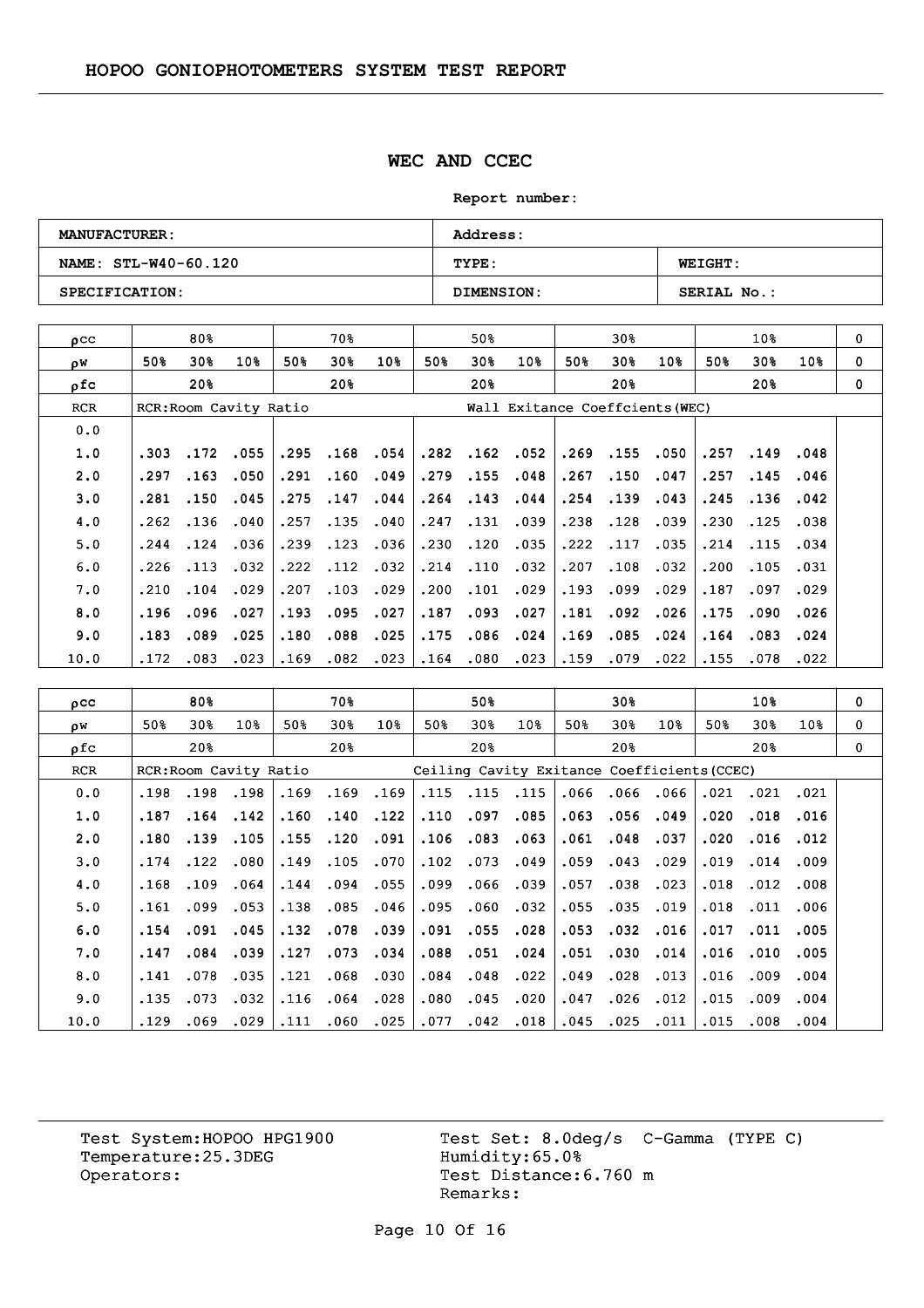## **Uncorrected UGR Table**

**Report number:** 

|                                                    | <b>MANUFACTURER:</b> |      |      |                  |      | Address:   |                 |      |                |      |      |
|----------------------------------------------------|----------------------|------|------|------------------|------|------------|-----------------|------|----------------|------|------|
|                                                    | NAME: STL-W40-60.120 |      |      |                  |      | TYPE:      |                 |      | <b>WEIGHT:</b> |      |      |
|                                                    | SPECIFICATION:       |      |      |                  |      | DIMENSION: |                 |      | SERIAL No.:    |      |      |
| ceiling/cavity                                     |                      | 0.7  | 0.7  | $0.5\,$          | 0.5  | 0.3        | 0.7             | 0.7  | $0.5\,$        | 0.5  | 0.3  |
|                                                    | walls                | 0.5  | 0.3  | 0.5              | 0.3  | 0.3        | 0.5             | 0.3  | 0.5            | 0.3  | 0.3  |
|                                                    | working plane        | 0.2  | 0.2  | 0.2              | 0.2  | 0.2        | 0.2             | 0.2  | 0.2            | 0.2  | 0.2  |
| Room dimensions                                    |                      |      |      | Viewed crosswise |      |            |                 |      | Viewed endwise |      |      |
| $x = 2H$ $y = 2H$                                  |                      | 22.5 | 24.1 | 22.8             | 24.4 | 24.6       | 26.4            | 28.0 | 26.6           | 28.2 | 28.4 |
|                                                    | 3H                   | 22.7 | 24.1 | 23.0             | 24.4 | 24.7       | 28.5            | 30.0 | 28.8           | 30.2 | 30.5 |
|                                                    | 4H                   | 22.6 | 24.0 | 22.9             | 24.2 | 24.5       | 28.6            | 30.0 | 28.9           | 30.2 | 30.5 |
|                                                    | 6H                   | 22.4 | 23.8 | 22.8             | 24.1 | 24.4       | 28.5            | 29.8 | 28.8           | 30.1 | 30.4 |
|                                                    | 8H                   | 22.4 | 23.7 | 22.8             | 24.0 | 24.3       | 28.4            | 29.7 | 28.8           | 30.0 | 30.3 |
|                                                    | 12H                  | 22.3 | 23.6 | 22.7             | 23.9 | 24.2       | 28.4            | 29.6 | 28.7           | 29.9 | 30.2 |
|                                                    |                      |      |      |                  |      |            |                 |      |                |      |      |
| 4H                                                 | 2H                   | 23.6 | 25.0 | 23.9             | 25.2 | 25.5       | 26.6            | 28.0 | 26.9           | 28.3 | 28.6 |
|                                                    | 3H                   | 23.7 | 24.9 | 24.1             | 25.2 | 25.6       | 28.7            | 29.9 | 29.1           | 30.3 | 30.6 |
|                                                    | 4H                   | 23.6 | 24.7 | 24.0             | 25.0 | 25.4       | 28.9            | 30.0 | 29.3           | 30.3 | 30.7 |
|                                                    | 6H                   | 23.5 | 24.5 | 23.9             | 24.9 | 25.2       | 28.8            | 29.8 | 29.2           | 30.1 | 30.5 |
|                                                    | 8H                   | 23.5 | 24.4 | 23.9             | 24.8 | 25.2       | 28.7            | 29.6 | 29.2           | 30.0 | 30.4 |
|                                                    | 12H                  | 23.4 | 24.3 | 23.9             | 24.7 | 25.1       | 28.7            | 29.5 | 29.1           | 29.9 | 30.4 |
| 8H                                                 | 4H                   | 23.8 | 24.7 | 24.2             | 25.0 | 25.5       | 28.8            | 29.7 | 29.2           | 30.0 | 30.5 |
|                                                    | 6H                   | 23.7 | 24.4 | 24.1             | 24.8 | 25.3       | 28.7            | 29.4 | 29.2           | 29.9 | 30.3 |
|                                                    | 8H                   |      |      |                  |      |            |                 |      |                |      | 30.2 |
|                                                    |                      | 23.7 | 24.3 | 24.1             | 24.7 | 25.2       | 28.7            | 29.3 | 29.1           | 29.8 |      |
|                                                    | 12H                  | 23.6 | 24.2 | 24.1             | 24.6 | 25.1       | 28.6            | 29.2 | 29.1           | 29.7 | 30.2 |
| 12H                                                | 4H                   | 23.7 | 24.5 | 24.2             | 24.9 | 25.4       | 28.7            | 29.5 | 29.2           | 29.9 | 30.4 |
|                                                    | 6н                   | 23.7 | 24.3 | 24.1             | 24.7 | 25.2       | 28.7            | 29.3 | 29.1           | 29.8 | 30.2 |
|                                                    | 8H                   | 23.6 | 24.2 | 24.1             | 24.6 | 25.1       | 28.6            | 29.2 | 29.1           | 29.7 | 30.1 |
| Variations with the observer position at spacings: |                      |      |      |                  |      |            |                 |      |                |      |      |
| $S = 1.0H$                                         |                      |      |      | $+ 0.4 / - 0.8$  |      |            | $+ 0.4 / - 0.4$ |      |                |      |      |
|                                                    | 1.5H                 |      |      | $+ 0.9 / - 1.3$  |      |            | $+ 1.3 / - 0.6$ |      |                |      |      |
|                                                    | 2.0H                 |      |      | $+ 0.6 / - 1.4$  |      |            | $+ 2.4 / - 2.2$ |      |                |      |      |

CIE Pub.117 Corrected 4639 lm Total Lamp Luminous Flux.(8log(F/F0) = 5.3)

Temperature:25.3DEG Operators: Test Distance: 6.760 m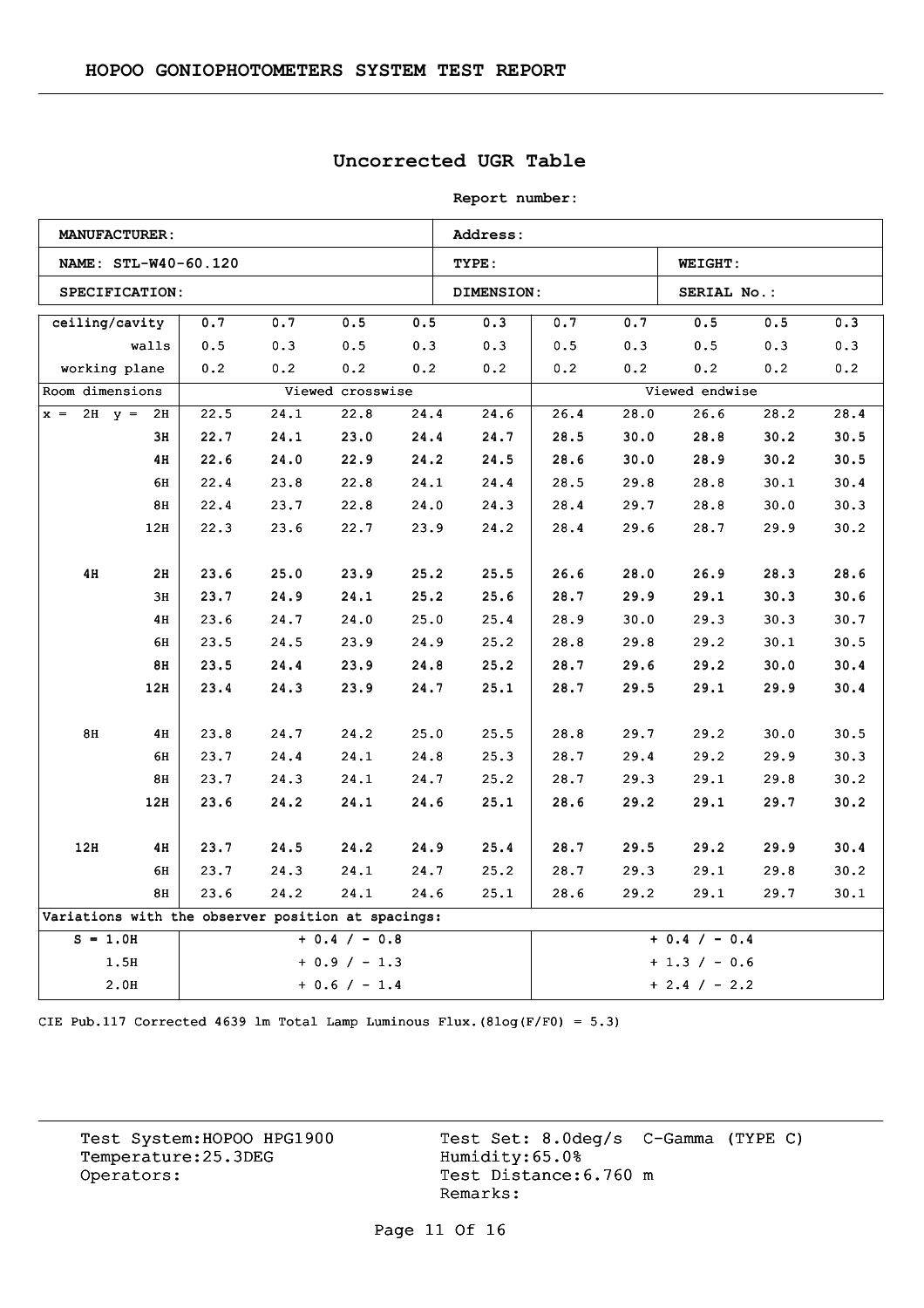## **UTILIZATION FACTORS TABLE**

**Report number:** 

| <b>MANUFACTURER:</b> | Address:   |                    |  |  |  |  |  |
|----------------------|------------|--------------------|--|--|--|--|--|
| NAME: STL-W40-60.120 | TYPE:      | <b>WEIGHT:</b>     |  |  |  |  |  |
| SPECIFICATION:       | DIMENSION: | <b>SERIAL No.:</b> |  |  |  |  |  |

|                                  |     |                                                    |     | <b>REFLECTANCE</b> |     |           |     |     |                 |             |  |
|----------------------------------|-----|----------------------------------------------------|-----|--------------------|-----|-----------|-----|-----|-----------------|-------------|--|
| Ceiling                          | 0.8 | 0.8                                                | 0.8 | 0.7                | 0.7 | 0.7       | 0.5 | 0.5 | 0.5             | $\mathbf 0$ |  |
| Walls                            | 0.7 | 0.5                                                | 0.3 | 0.7                | 0.5 | 0.3       | 0.7 | 0.5 | 0.3             | $\mathbf 0$ |  |
| Working plane                    | 0.2 | 0.2                                                | 0.2 | 0.2                | 0.2 | 0.2       | 0.2 | 0.2 | 0.2             | $\mathbf 0$ |  |
| ROOM INDEX                       |     | $k(RI)$ x RCR = 5<br>UTILIZATION FACTORS (PERCENT) |     |                    |     |           |     |     |                 |             |  |
| $k = 0.60$                       | 50  | 37                                                 | 29  | 49                 | 36  | 29        | 47  | 36  | 29              | 21          |  |
| 0.80                             | 61  | 48                                                 | 40  | 60                 | 47  | 39        | 58  | 47  | 39              | 31          |  |
| 1.00                             | 71  | 59                                                 | 50  | 70                 | 58  | 50        | 67  | 60  | 50              | 42          |  |
| 1.25                             | 79  | 68                                                 | 60  | 77                 | 67  | 59        | 75  | 65  | 58              | 50          |  |
| 1.50                             | 85  | 74                                                 | 66  | 83                 | 73  | 66        | 80  | 71  | 65              | 57          |  |
| 2.00                             | 93  | 84                                                 | 77  | 91                 | 83  | 76        | 87  | 80  | 75              | 66          |  |
| 2.50                             | 97  | 89                                                 | 83  | 95                 | 88  | 82        | 91  | 85  | 80              | 71          |  |
| 3.00                             | 101 | 94                                                 | 88  | 99                 | 93  | 87        | 95  | 89  | 85              | 76          |  |
| 4.00                             | 106 | 100                                                | 95  | 103                | 98  | 94        | 99  | 95  | 91              | 82          |  |
| 5.00                             | 108 | 103                                                | 99  | 106                | 101 | 98        | 101 | 98  | 95              | 85          |  |
| ROOM INDEX                       |     |                                                    |     | UF(total)          |     |           |     |     |                 | Direct      |  |
| According to DIN EN 13032-2 2004 |     |                                                    |     |                    |     | Suspended |     |     | $SHRNOM = 1.25$ |             |  |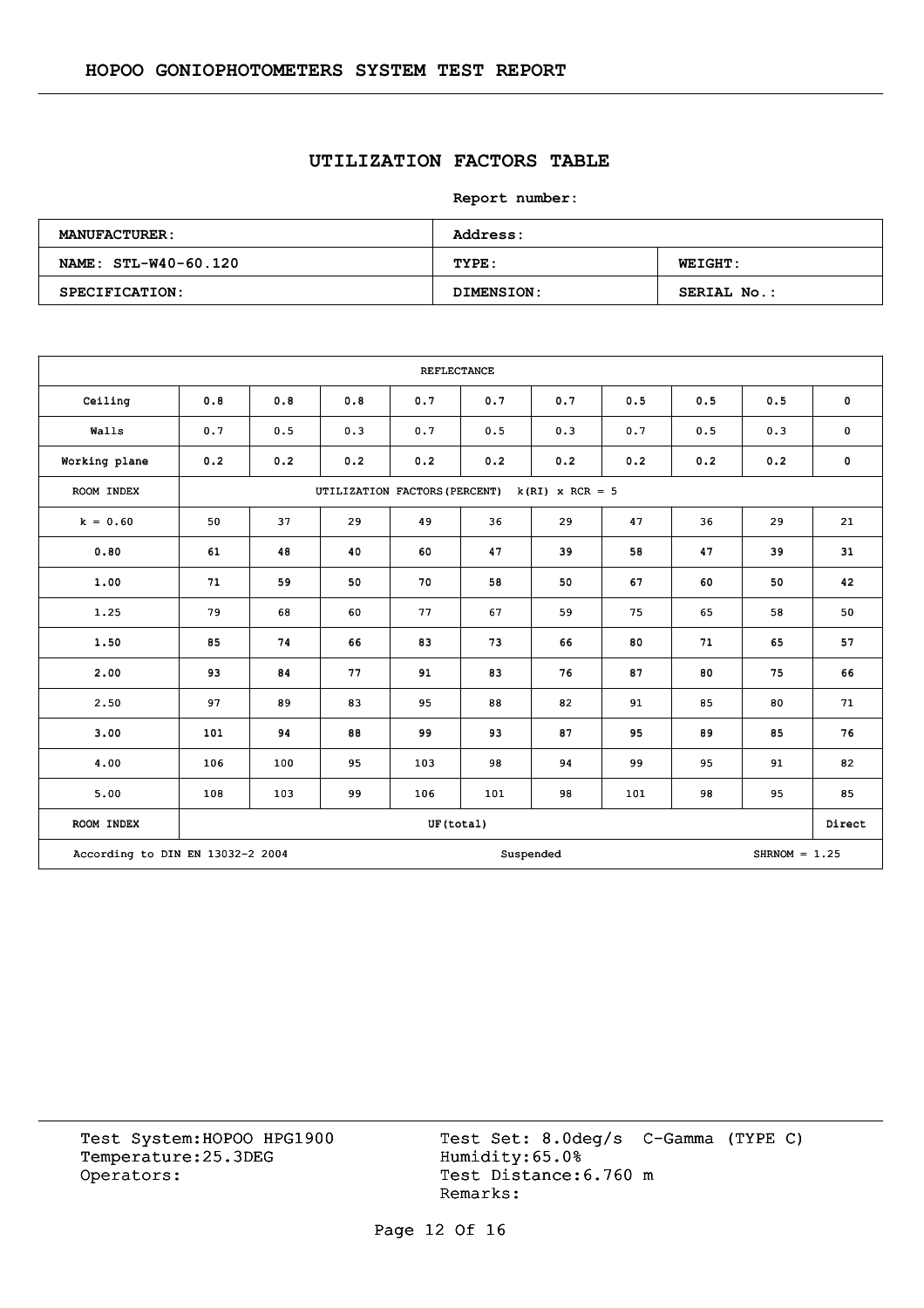### **ISOCANDELA DIAGRAM**

**Report number:** 

| <b>MANUFACTURER:</b> | <b>Address:</b> |                    |  |  |  |  |  |
|----------------------|-----------------|--------------------|--|--|--|--|--|
| NAME: STL-W40-60.120 | TYPE:           | <b>WEIGHT:</b>     |  |  |  |  |  |
| SPECIFICATION:       | DIMENSION:      | <b>SERIAL No.:</b> |  |  |  |  |  |



Temperature:25.3DEG Operators: Test Distance: 6.760 m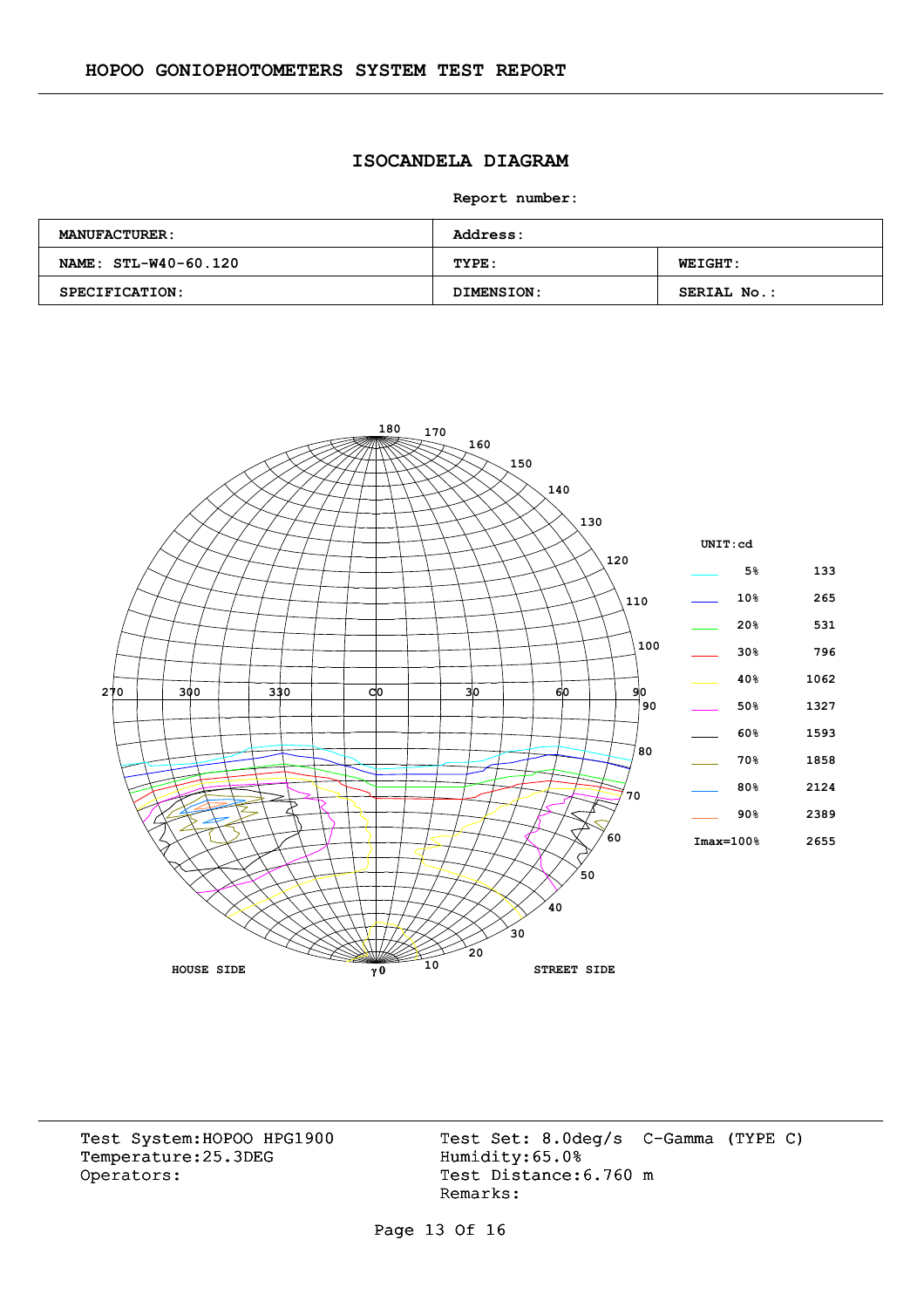#### **ISOLUX DIAGRAM**

**Report number:** 

| <b>MANUFACTURER:</b> | <b>Address:</b>   |                    |  |  |  |  |
|----------------------|-------------------|--------------------|--|--|--|--|
| NAME: STL-W40-60.120 | TYPE:             | <b>WEIGHT:</b>     |  |  |  |  |
| SPECIFICATION:       | <b>DIMENSION:</b> | <b>SERIAL No.:</b> |  |  |  |  |



#### ILLUMINANCE AT MH=10  $m$ , Enadir = 11.01 lx





Temperature:25.3DEG Operators: Test Distance: 6.760 m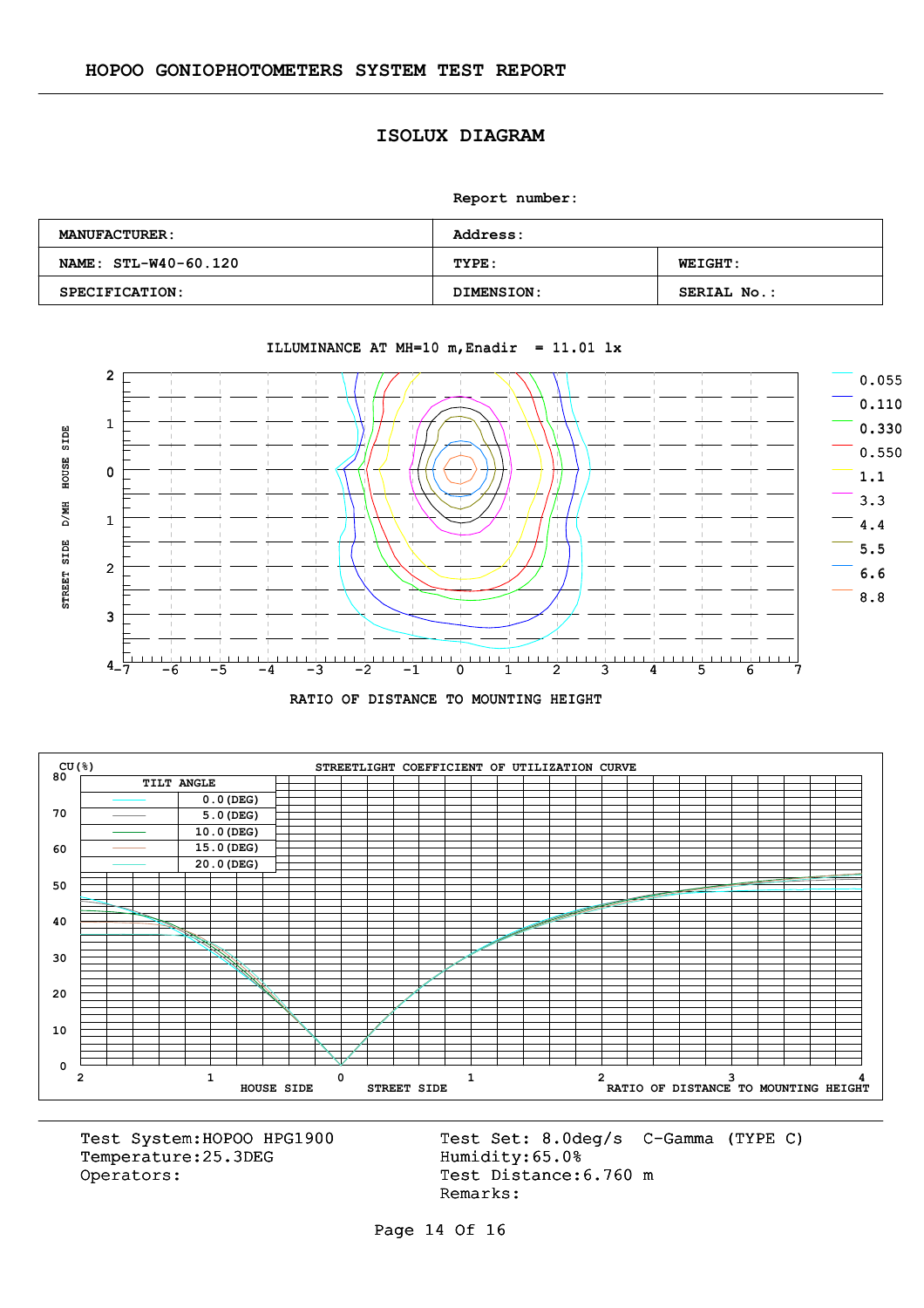### **ISOCANDELA DIAGRAM**

**Report number:** 

| <b>MANUFACTURER:</b> | Address:   |                    |  |  |  |  |  |
|----------------------|------------|--------------------|--|--|--|--|--|
| NAME: STL-W40-60.120 | TYPE:      | <b>WEIGHT:</b>     |  |  |  |  |  |
| SPECIFICATION:       | DIMENSION: | <b>SERIAL No.:</b> |  |  |  |  |  |



Temperature:25.3DEG Operators: Test Distance: 6.760 m